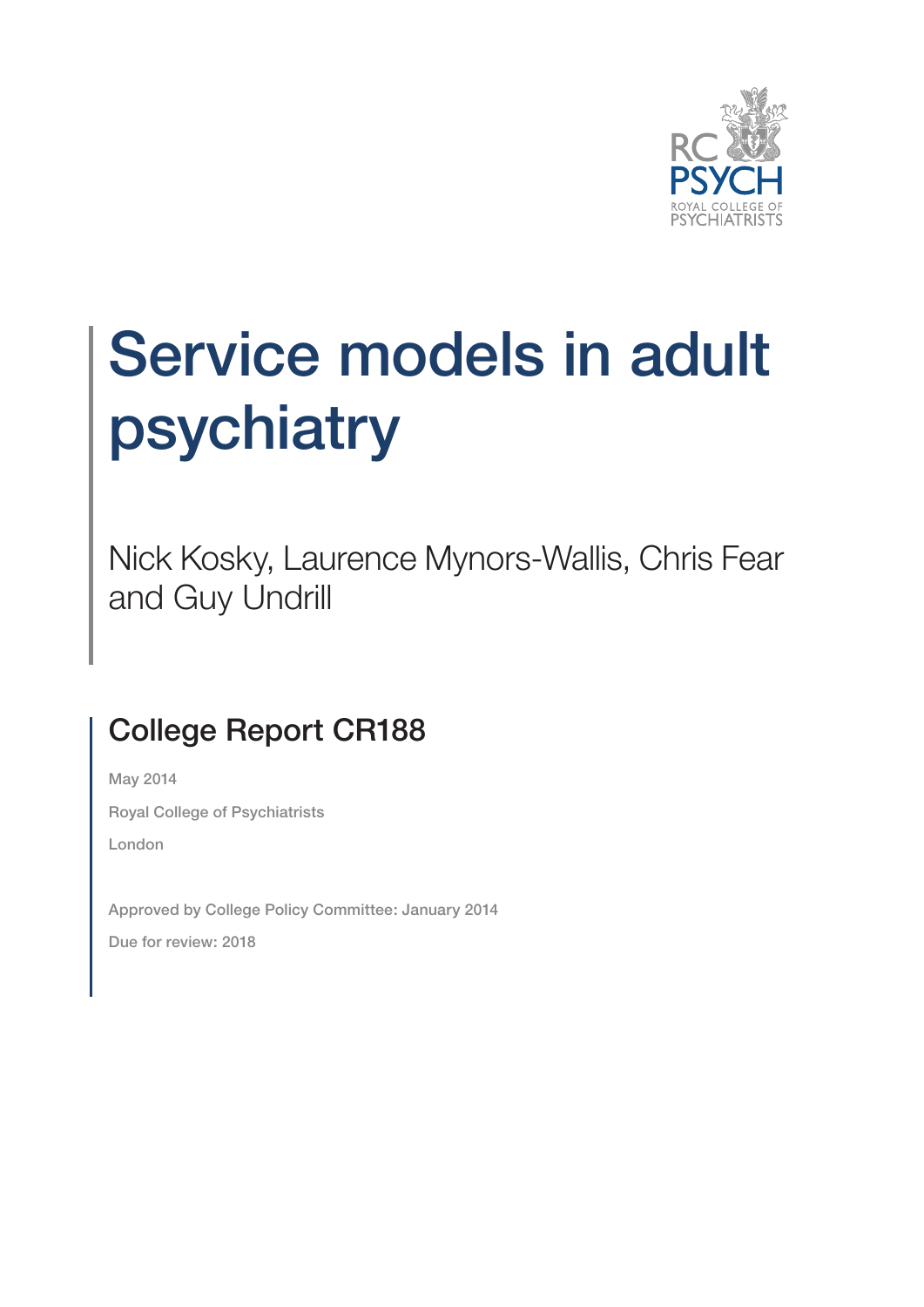© 2014 Royal College of Psychiatrists

College Reports constitute College policy. They have been sanctioned by the College via the College Policy Committee (CPC). For full details of reports available visit the College website at http://www.rcpsych.ac.uk/publications/collegereports.aspx The Royal College of Psychiatrists is a charity registered in England and Wales (228636) and in Scotland (SC038369).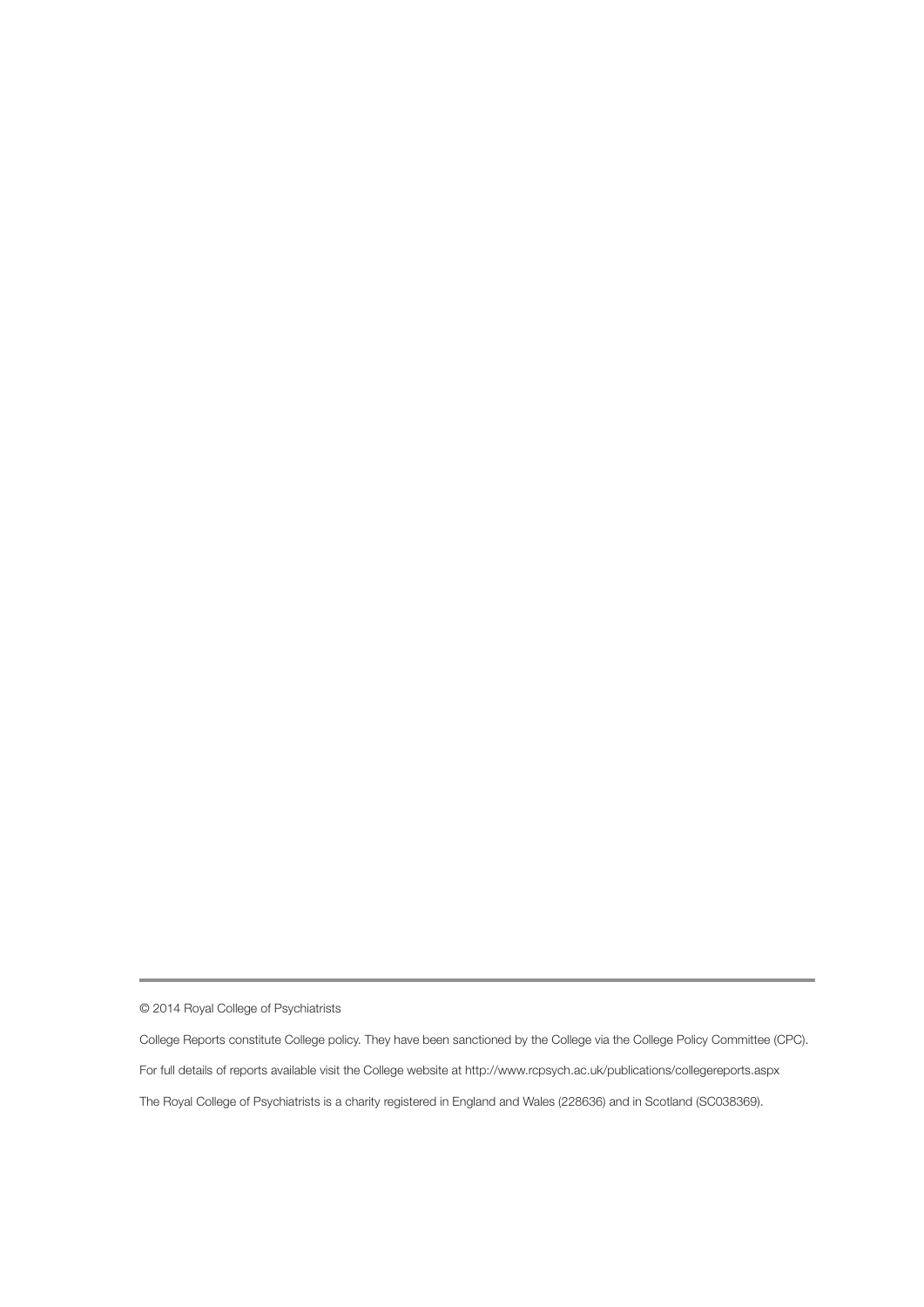# | Contents

| Authors                                             | 2  |
|-----------------------------------------------------|----|
| Executive summary                                   | 3  |
| Introduction                                        | 5  |
| Overview                                            |    |
| Functionalisation: problems and advantages          | 8  |
| A way forward: the principle-centred approach       | 11 |
| What should the Royal College of Psychiatrists do?  | 13 |
| What should commissioners and service providers do? | 15 |
| References                                          | 16 |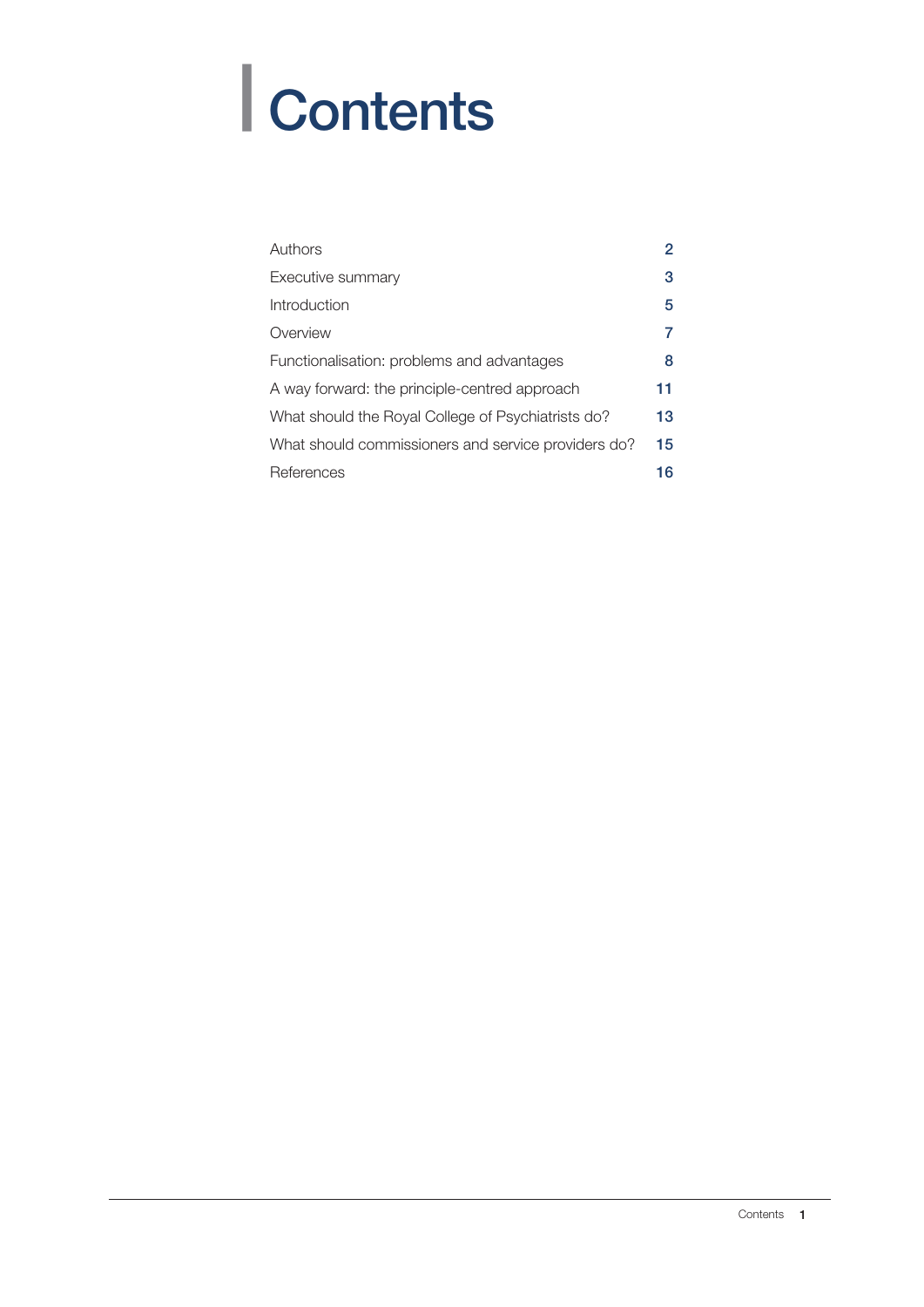# | Authors

- Nick Kosky, Consultant Psychiatrist and Associate Medical Director, Dorset Health Care University Foundation NHS **Trust**
- Laurence Mynors-Wallis, Consultant General Adult Psychiatrist and Medical Director, Dorset Healthcare University NHS Foundation Trust
- Chris Fear, Consultant Psychiatrist and Associate Medical Director, Gloucestershire Partnership NHS Trust
- Guy Undrill, Consultant Psychiatrist, 2gether NHS Foundation **Trust**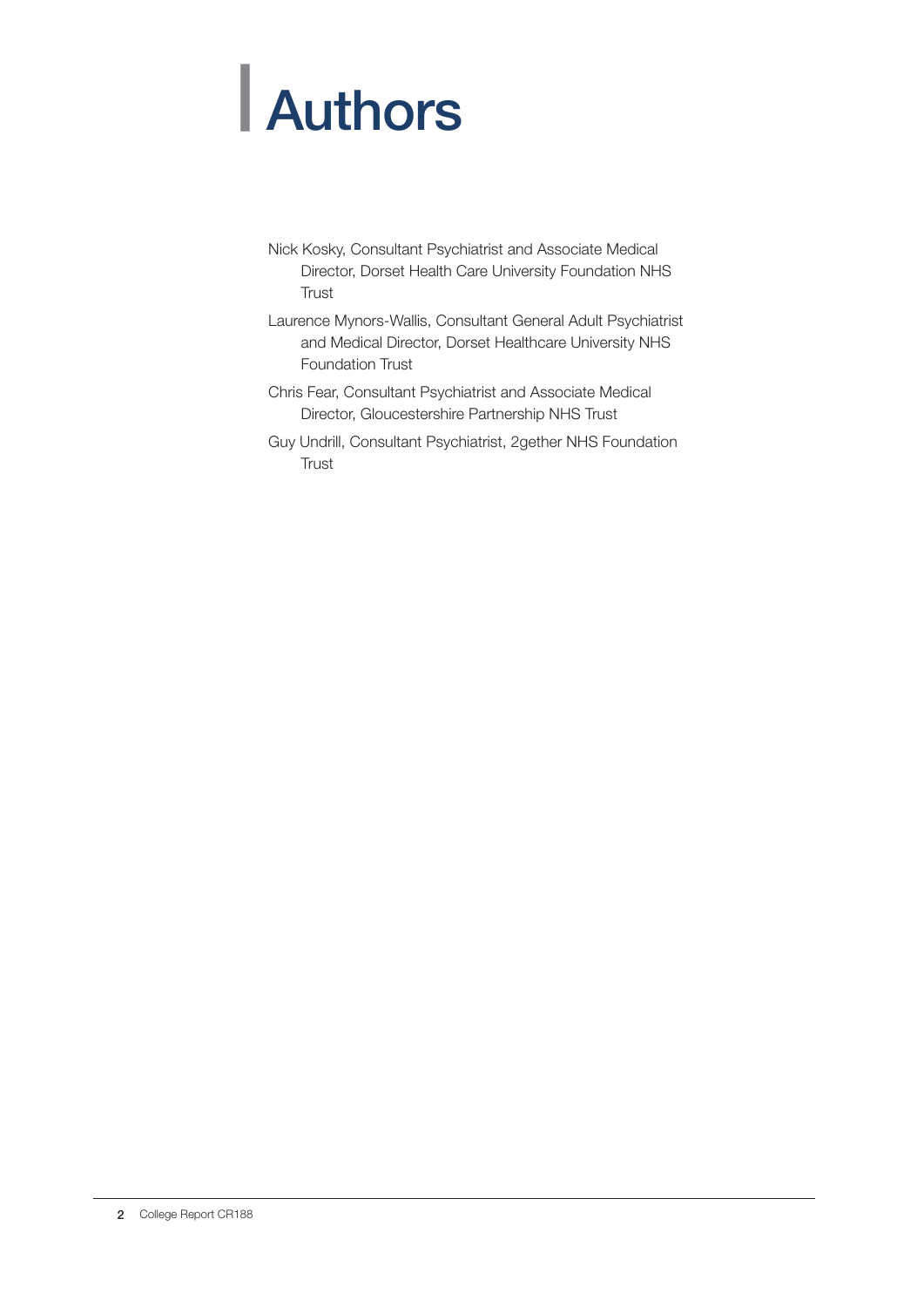### | Executive **summary**

Mental health services have led medicine in the move from hospital-based care to care focused on supporting and maintaining patients within their homes and communities. Community-based care has itself undergone significant change, with specialist teams being set up for particular patient groups, for example perinatal services, eating disorder services and early intervention in psychosis services. In addition, specialist services have been set up for different parts of the care pathway, for example assertive outreach teams, access teams and treatment teams.

The Royal College of Psychiatrists' position on the separation of care between in-patient and community and within the community can be summarised as follows.

Decisions about the best model of service delivery should be based on evidence that the model will deliver better care for patients. Changes proposed should start as a pilot and be evaluated before wide-scale service redevelopment occurs.

The principles underpinning any change should be:

- $\bullet$  to ensure ease of access by patients to services
- $\bullet$  the configuration of services should deliver evidence-based treatment
- $\bullet$  to reduce the risk of poor commitment: continuity of care is important for patients and
- patients must not be referred and assessed by different parts of the service before being provided treatment.

In the absence of certainty about best practice in service provision, geography, local expertise and historical service developments, different service configurations may deliver best outcomes in different areas.

In many parts of the country a separation of medical responsibility between in-patient and community teams is likely to be required. This is to ensure that in-patient services have sufficient senior medical time reflecting the acuity of the illness of current in-patients and the need for daily decision-making on in-patient units.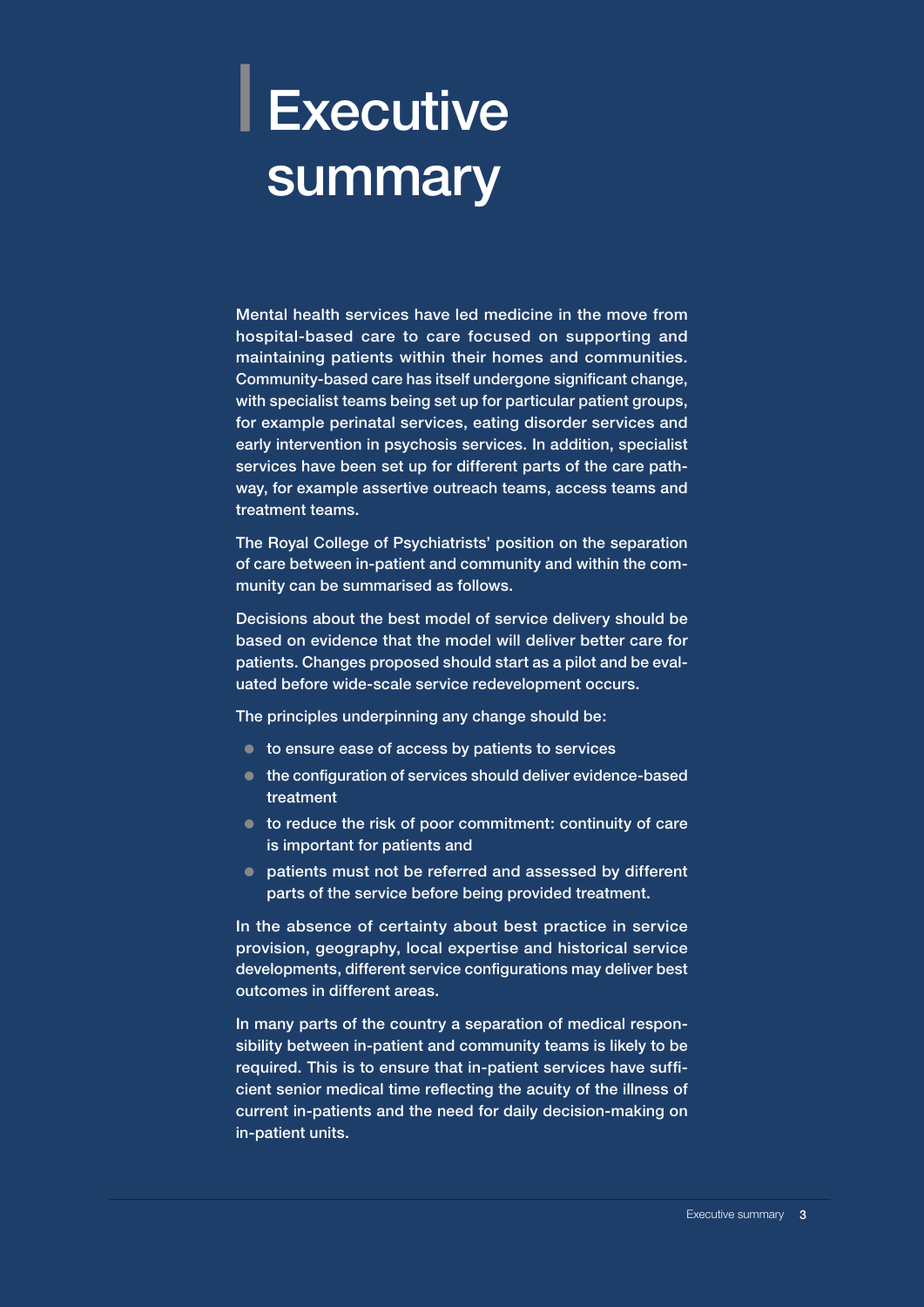Notwithstanding the need to have a separation of community from in-patient consultant, continuity of care is key to safe and effective services. Patients value being looked after by clinicians whom they know and who know them and their history. This means that unless there are good reasons centred around patient care, community care should be provided within a generic community mental health team.

There are cases when evidence indicates that specialist services provide better patient care than generic services, for example perinatal services, eating disorder services and early intervention in psychosis services. Although these services do not provide care over years, they usually provide continuity of care over an episode of illness.

It is unlikely that services that arbitrarily distinguish between episodes of illness defined by time will serve patients well. It is also unlikely that services defined according to payment methods will stand the test of time.

Crisis services, however configured, must be responsive and have access to the resources necessary in terms of including adequate numbers of beds, sufficiently skilled staff and alternatives to hospital admission to be able to offer safe and timely care.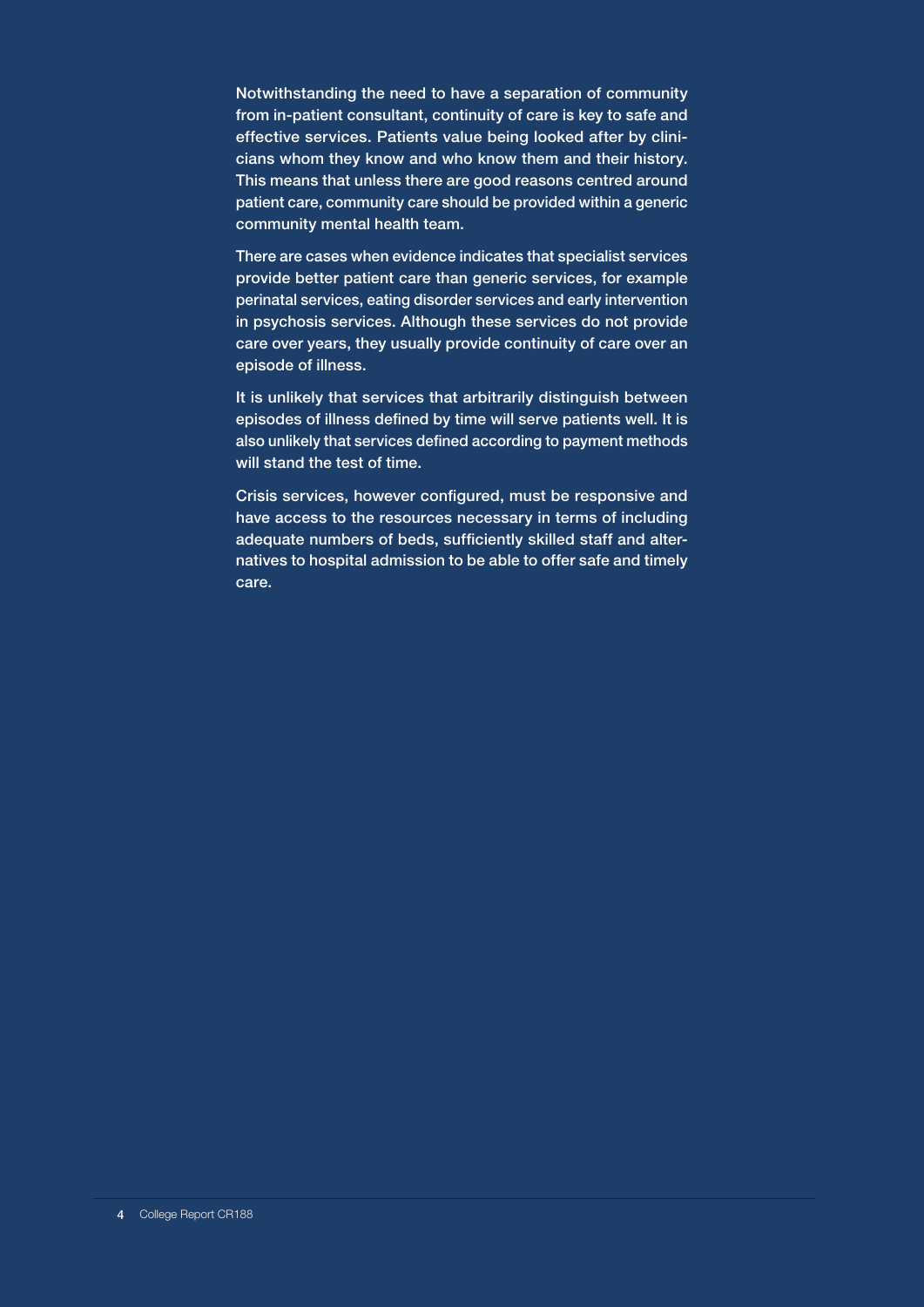### | Introduction

Over the past 50 years, mental health services in Britain have seen, a shift from Victorian institutional care with its culture of paternalism and disenfranchisement, to community-based services, increasingly offered close to or even in the patient's home and an emphasis on partnership working. Like much of medicine, mental healthcare has been influenced as much by the zeitgeist and fashion as by evidence.

British psychiatry was an international pioneer in the development of multidisciplinary sectorised services prompted by the forward-looking Mental Health Act 1959. Important landmarks en route have included the development of community mental health professionals and the evolution of the community mental health team (CMHT). These have been accompanied by the evolution of ever-changing service models and approaches to address the need to provide more effective mental healthcare within a climate of variable fiscal management and tolerance of risk. As with Darwinian evolution, some of these approaches have become dead ends; some, although initially attractive, have proved unfit in the face of a changing environment or competition; and others have progressed to become accepted components of mainstream practice.

Psychiatrists have both championed new service models and defended traditional models of care. They have tried to rationalise their workload and embrace change; they have been motivated by a desire to provide the best possible care but differed on how this might be achieved. The result is a lack of uniformity within UK mental health services and the roles of the psychiatrists working within them. This is not necessarily a bad thing – and certainly no different to the situation in other European countries – provided all services aspire to and deliver equitable service provision and high-quality of care.

One important development over recent years is the increasing specialisation of services, with a move from sector-based provision of care where a consultant psychiatrist remained medically responsible for patients throughout their psychiatric journey, whether being cared for as an in-patient or in the community and for whatever the disorder. There has been a separation of in-patient care from community care, and a development of specialist teams in the community. This has been described as the functionalisation of mental health services.

The purpose of this report is to:

• provide an overview of how some aspects of functionalisation developed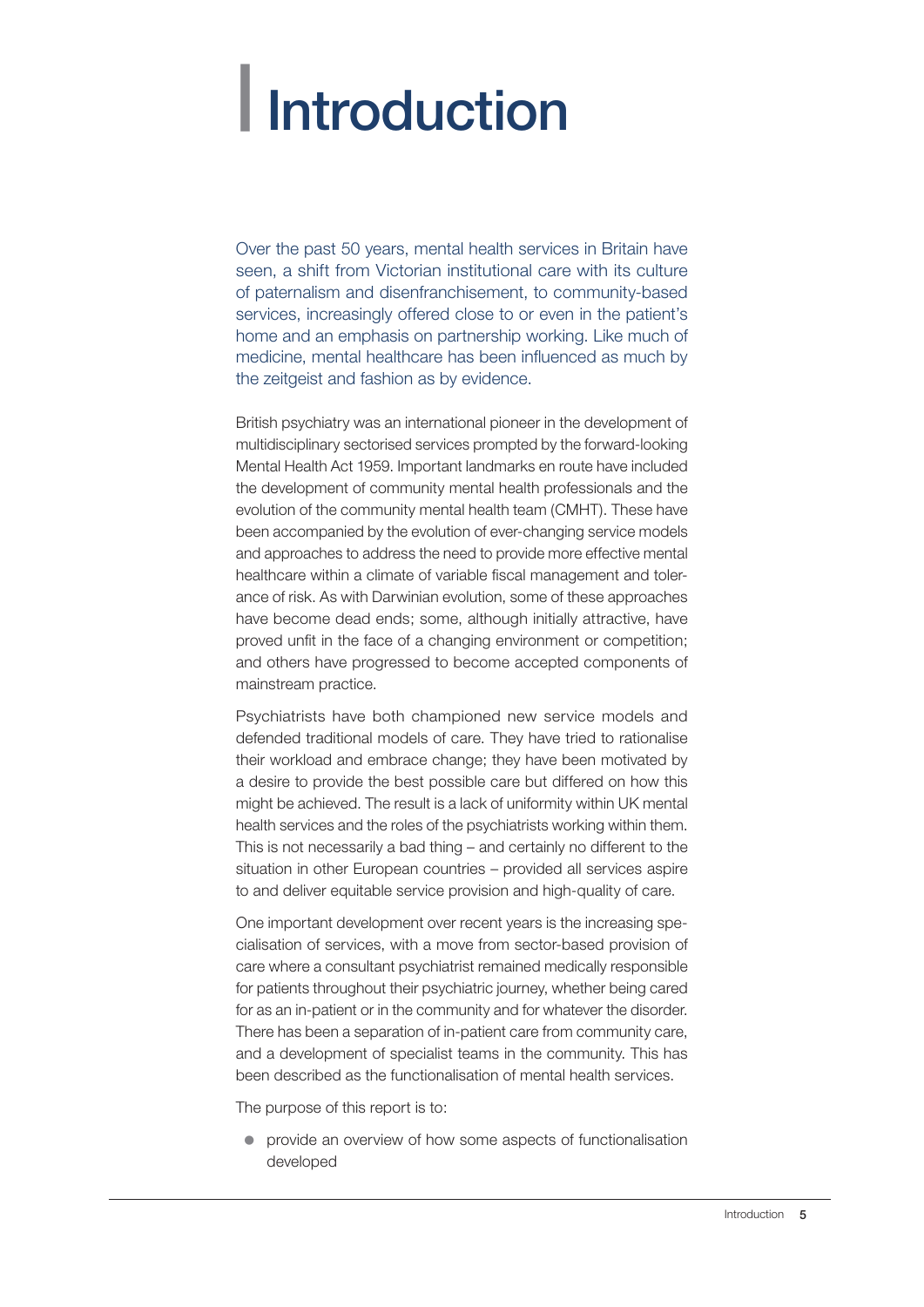- comment on emergent problems with and advantages of functionalisation
- suggest a principles-centred, rather than model-centred, approach to service development
- outline actions for the Royal College of Psychiatrists to pursue
- help commissioners and service providers, in outline, to determine whether or not to pursue a particular service development.

There has never been a 'golden age' of British psychiatry: services have changed periodically and with increasing rapidity over the past four decades, and will continue to do so. Nevertheless, it is important for psychiatrists (who may spend decades delivering care) – in safeguarding the interests of those who may spend decades receiving care – to pause and reflect on what they do. It is timely to consider these issues afresh in the light of recommendations of the Francis report (Francis, 2013). It is also important to note psychiatrists stay in post for longer than senior managers. Not only do they carry on institutional memory of what has or has not worked before, but are also left to manage the effects of change long after other managers have moved on.

For the sake of brevity, this report will largely confine itself to issues that are generally seen as the province of a CMHT: the provision of mental healthcare to people with relatively severe and enduring mental health problems who normally live outside of institutional care and are neither suffering from illnesses specific to advancing age, nor younger than adolescence. There are, of course, other specialisations in the psychiatry profession – by patient age (e.g. child and adolescent services, older people's services), by some types of subspecialty (e.g. forensic) and by some types of intervention (e.g. medical psychotherapy). Although there are common themes to consider when thinking about these subspecialties, they will not be the focus of this report.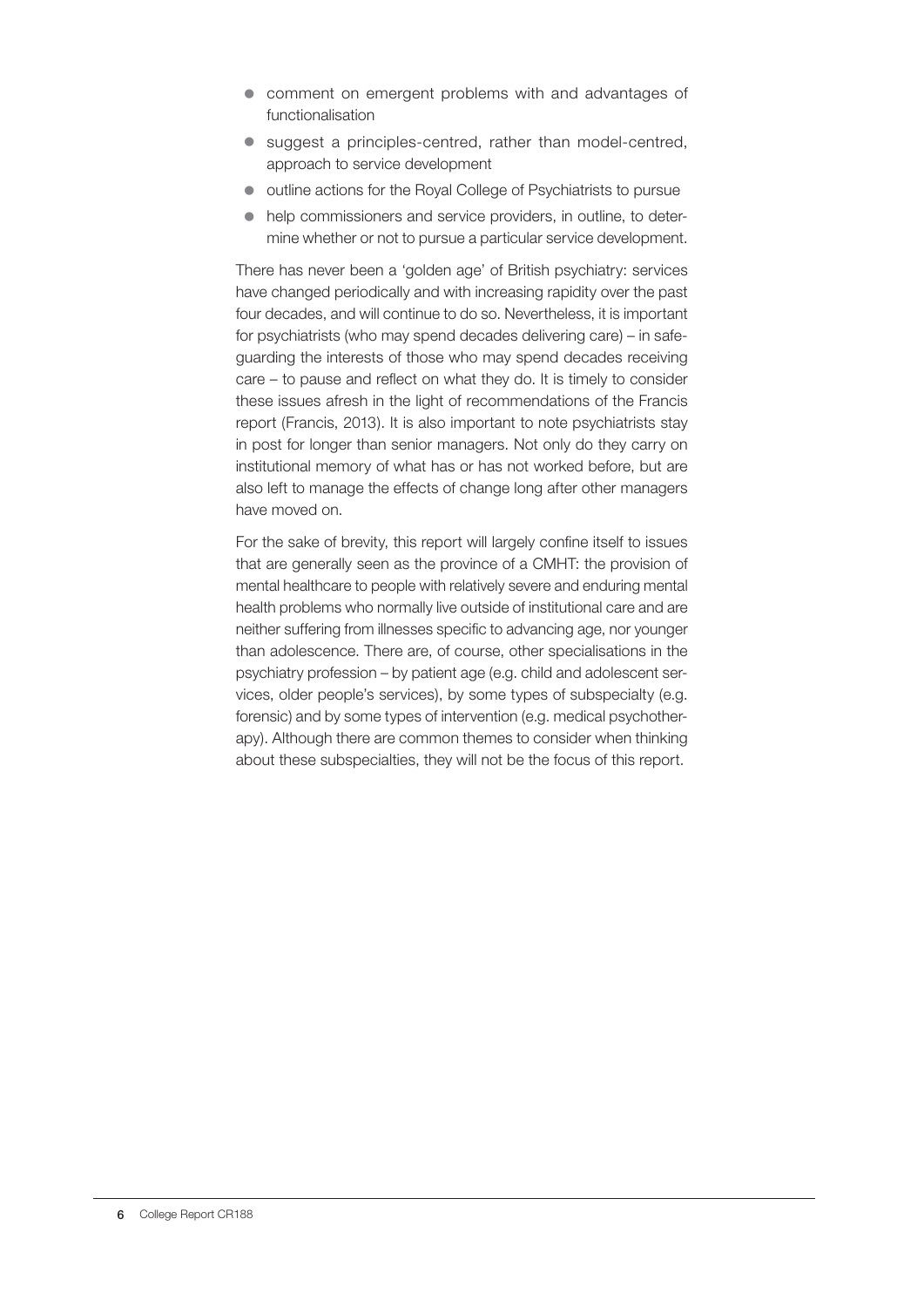### | Overview

The so-called 'functional split' probably emerged early in the first decade of this century as a pragmatic response to New Ways of Working and job planning for psychiatrists, contributed to by the rise of crisis teams acting as gateways to beds in compliance with the National Service Framework for Mental Health (NSFMH) (Department of Health, 1999). The term refers to a simple division of the responsibilities of the consultant workforce into primarily in-patient or out-patient care.

At the same time, new models of care prescribed by the NSFMH, together with later initiatives, resulted in the development of new teams such as assertive outreach, crisis response, home treatment, and early intervention in psychosis. These nationally prescribed services included a broad church of local variations under the same headings, as well as a variety of idiosyncratic local services, including 'access teams' and 'well-being and recovery teams' that have assumed the brief that was once that of the CMHT. These developments were accompanied by a small amount of new investment but most services were developed through the recycling of existing resources and staff, including consultants.

Some mental health provider trusts are currently working on redefining care pathways and allocating service provision to support the Department of Health's Payment by Results (PbR) clusters (Department of Health, 2013). This is despite concerns about the reliability and validity of the clusters. There is limited evidence for this model of care pathways related to needs-based clusters, and PbR is yet to be implemented, let alone evaluated.

One consequence of more specialist teams is the need for specialist consultants. Teams that have particular roles/functions in mental health services have been loosely referred to as 'functional teams', thus providing us with a second type of functional split.

It is proposed that a working definition of the functional split might be: 'different teams responsible for the patient's care at different points in the patient's journey through care'. This recognises the reality of a journey that can progress in a variety of ways and without the expectation that one team or clinician will provide continuity throughout.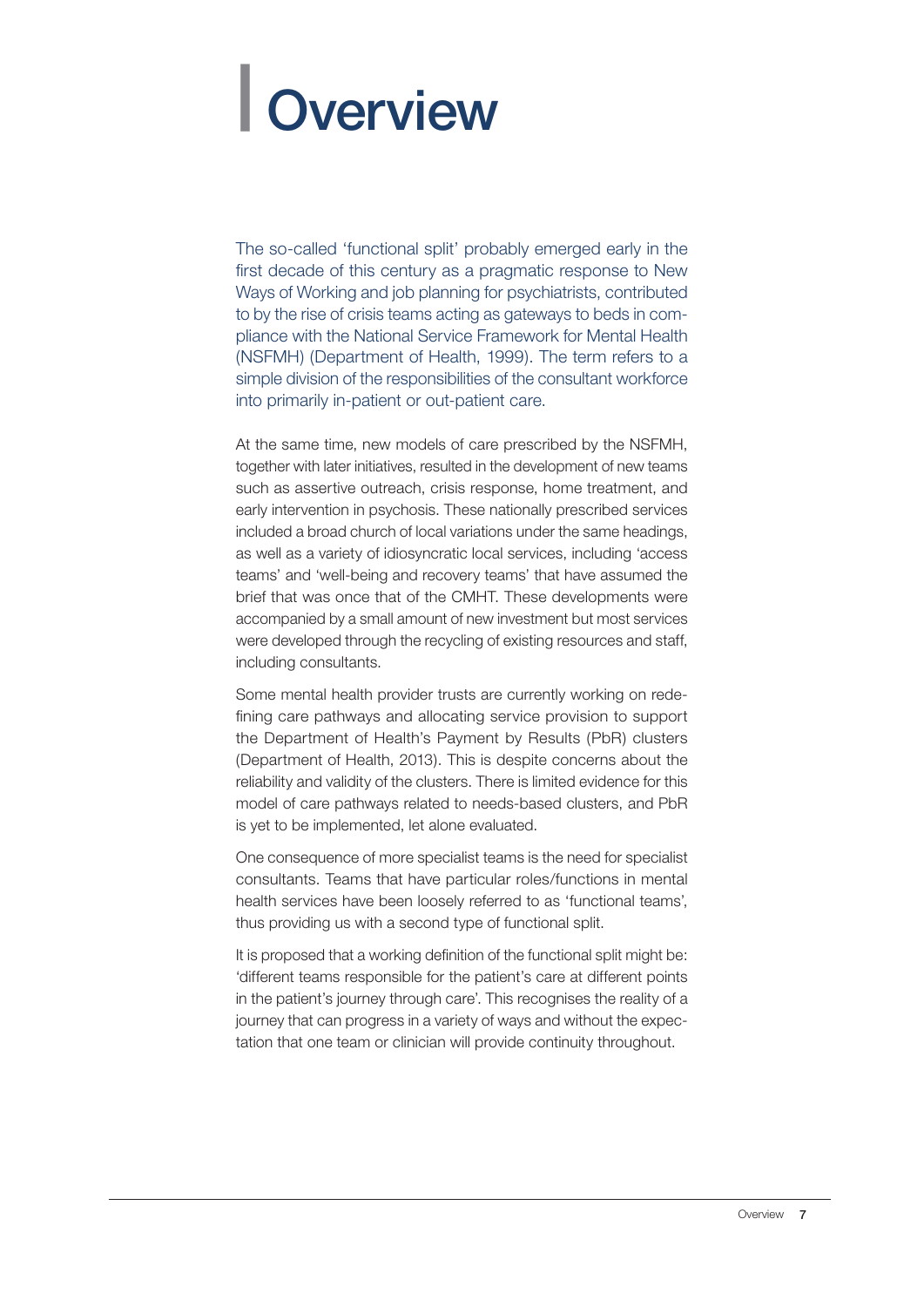### | Functionalisation: problems and advantages

Service models generally evolve either as a result of new evidence (e.g. early intervention services as a result of recognition of the benefit of reducing the duration of untreated psychosis) or through the application of a philosophy (e.g. recovery-based models).

Flagship services which develop new models are usually led by clinicians who are deeply passionate about a particular approach. Their leadership and commitment to making the model work affects the team culture, making it more cohesive, supportive and effective – in other words, making the service 'special'. As a cohesive group working towards a mutual goal this is very attractive, enabling clinicians to identify the boundaries of inclusion and exclusion criteria that define the sub-population served and thus protect themselves from escalating demand. Such services are typically underwritten by new money and research methodology, ultimately publishing claims for the new approach. It is generally the anecdotal experience that these service models do not perform well once the initial drive has evaporated, when upscaled to larger services, or when generalised to services that lack the specialist clinicians, incentives to publish, new investment or the same commitment to the model. Attempts have been made to evaluate situations where models of care developed by flagship services are delivered by non-specialists. It is difficult to design an adequately controlled study, although even when services retain 'fidelity to model' in real-world settings, results do not seem as good as those in flagship, innovative services (Burns, 2002; Killaspy *et al*, 2006). This must raise the question that services hinge on the quality of individuals in them, not the models they follow.

#### Problems

A fundamental problem with the adoption of new service models is that they are often not really new at all. The clinical interventions delivered are usually derived from existing practice delivered with a different emphasis. Where genuinely new technologies do emerge, they are quickly extended across the range of clinical activities: the use of clozapine and the widespread use of cognitive–behavioural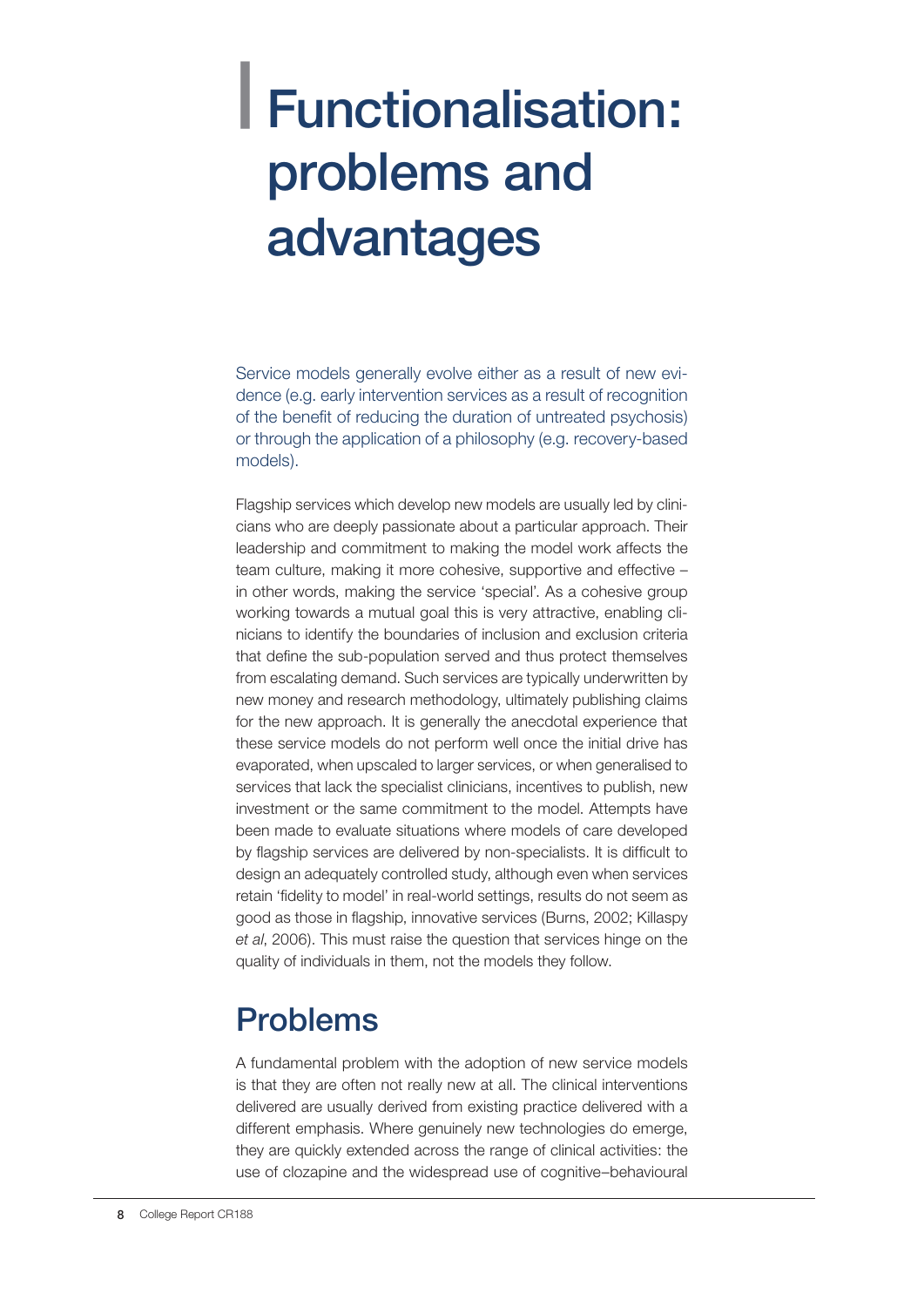therapy are obvious examples. It is likely that the identification and use of medication to treat adult attention-deficit hyperactivity disorder will become a further example. By contrast, subspecialties in general medicine have cardiologists, for example, prescribing a very different range of drugs and interventions from gastroenterologists. There is also a real risk that simply transferring the lessons of a service in one specific area to a broader service setting and culture will not take account of the local service needs and demographics. Thus, services designed for inner-city London, Birmingham or Glasgow cannot be expected to transfer effectively to rural Dorset or Cumbria.

Further difficulties arise where the availability of new, 'pumppriming' investment, badged to particular types of service development, has seen the introduction of new teams to support new models of care. Multiplication of teams has adverse implications for the patient journey, almost always bringing internal referrals, repeated assessments, and the opportunity to raise patient expectations only to dash them on issues of service boundaries and specifications. What we know about patient safety, quality of care and patient preferences all point to continuity of care being the single most important element of system design. Fragmented services create interfaces which can be both inefficient and unsafe: every interface implies a referral at least, usually a discussion and often a meeting. A high proportion of serious untoward incidents involve problems at system interfaces. Teams often put as much effort into protecting their boundaries as they do into seeing patients, leading to friction between teams. With regard to quality, there is evidence from the psychotherapy literature about the value of consistent therapeutic relationships (Horvath *et al*, 2011). Moreover, patients and carers have been critical of repeated assessments and find fragmented services hard to navigate. National Institute for Health and Care Excellence (NICE) guidance on the patient experience states 'people using community mental health services are normally supported by staff from a single, multidisciplinary community team, familiar to them and with whom they have a continuous relationship' (National Institute for Health and Clinical Excellence, 2011: p. 7).

#### Advantages

The in-patient/out-patient split does have advantages. It is popular with in-patient nursing staff, as fewer multidisciplinary meetings are required and there are fewer consultants working to each ward, simplifying communication and saving time. The approach has been supported by the Royal College of Nursing (2013). In the context of reducing in-patient bed provision, the average level of 'acuity' in in-patient units has risen, with more patients detained and the reliable presence of an experienced senior clinician with a consistent approach is likely to be a major advantage. At the point of discharge, however, greater efforts are required to ensure continuity. This is especially important given that the first few days after hospital discharge have been found to pose greater risk in respect of suicide (Appleby, 2000). In addition, many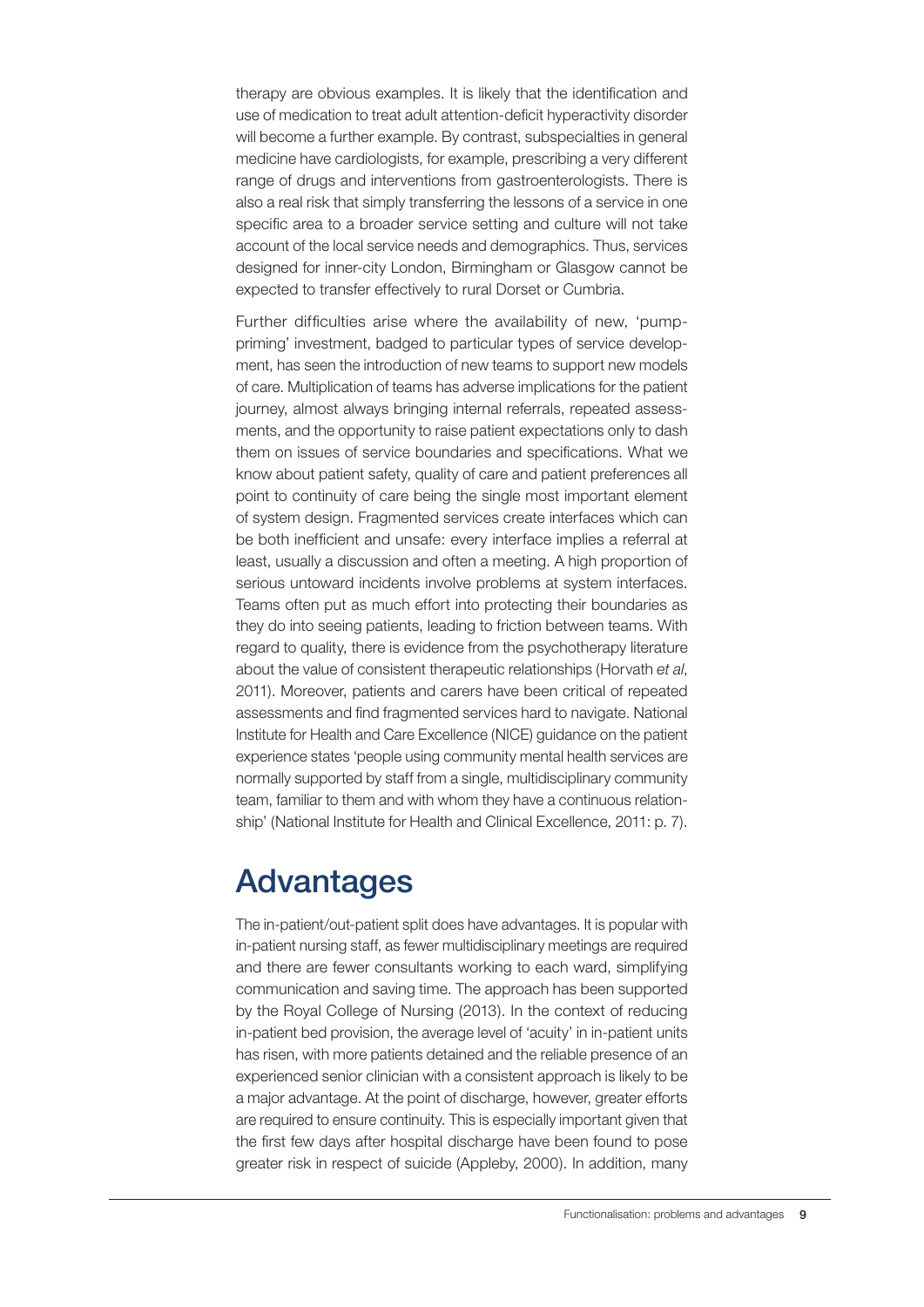services have managed the expectation of 24-hour community-based care through funding these services on the basis of a reduction in in-patient facilities, most of the funding going towards resource crisis response and home treatment teams in the expectation that these will reduce in-patient need as identified from flagship services, although formal evaluations have not absolutely supported this (Joy *et al*, 2006).

The universal prescription of the NSFMH demanded a 'one size fits all' approach to mental healthcare delivery that failed to allow services to develop to suit their local environment or to benefit from focused local expertise. This is ironic since the flagship services on which it was based were developed entirely by local experts to fit the needs of the community they served. Anecdotally, the situation is further complicated by the fact that elements of the functional split have worked very well in some areas, whereas in others they have caused significant difficulties that are now being unravelled. So, for instance, it may be entirely appropriate to split in-patient and out-patient responsibilities if the in-patient beds are geographically remote from the sector served. On the other hand, in a small rural service, it may not be practical or desirable to have three NSFMH compliant teams for assertive outreach, early intervention and crisis response as well as a generic CMHT. This runs the risk of the CMHT becoming a denuded rump, able staff having moved on, or a 'dumping ground' overloaded by the other teams, with patients who do not meet their strict inclusion/ exclusion criteria.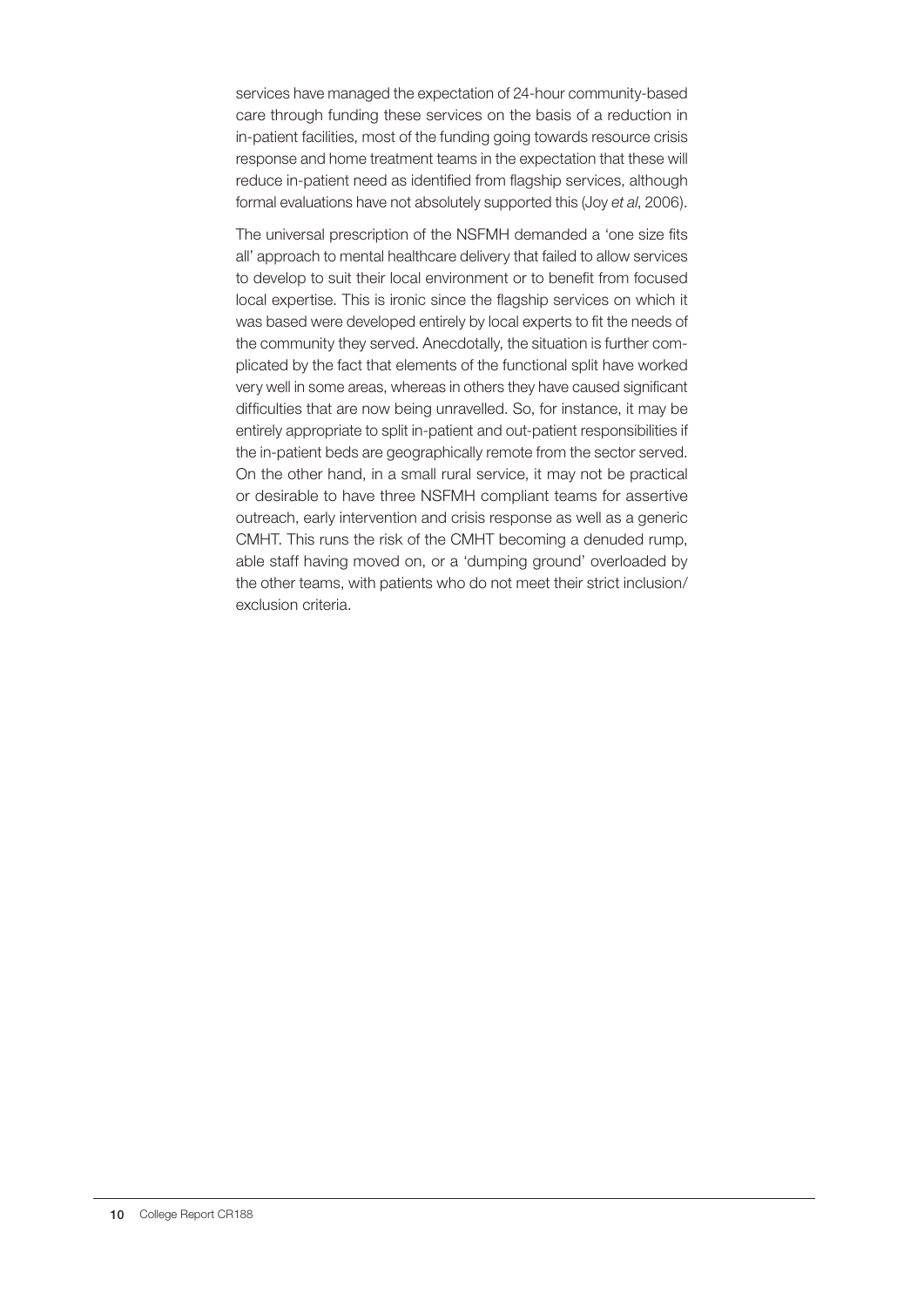### | A way forward: the principlecentred approach

One way of resolving the problems attendant on the functional split and its various critics and proponents is to positively move away from the idea that there is a single 'ideal model' of mental health service delivery.

The truth is inevitably more complex. Services should develop models of delivery that provide robust evidence of quality in respect of safety, positive outcomes and positive patient experience. This is a timely assertion given the opportunity afforded by the Health and Social Care Act 2012 in England for commissioners to move away from an expectation of a nationally defined service configuration and, instead, to commission against frameworks that consider outcomes. Service development should be informed, for instance, by Joint Commissioning Panel for Mental Health guidance, professional bodies and evidence-based guidelines from, for example, NICE and the British Association for Psychopharmacology. It remains – and should remain – the responsibility of local services, via engagement in the commissioning process, to decide exactly how local services should be configured. A vital role of the psychiatrist, and by extension the Royal College of Psychiatrists, is to provide clinical leadership to ensure that however local services are configured, they deliver the right quality of service.

The principles and parameters of quality within which any proposed service model would be expected to operate should include the following.

- Services must be patient-centred and focus on the needs and recovery of the patient.
- Services must be responsive and timely, and provide appropriate timescales for response to emergency, urgent and routine referrals, with no substantial wait for routine appointments and no internal waiting lists.
- Services must be effective. A range of specific, evidence-based treatment and therapy modalities, appropriate to best practice in managing the clinical work of the team, must be offered by staff with sufficient experience, training and time. This includes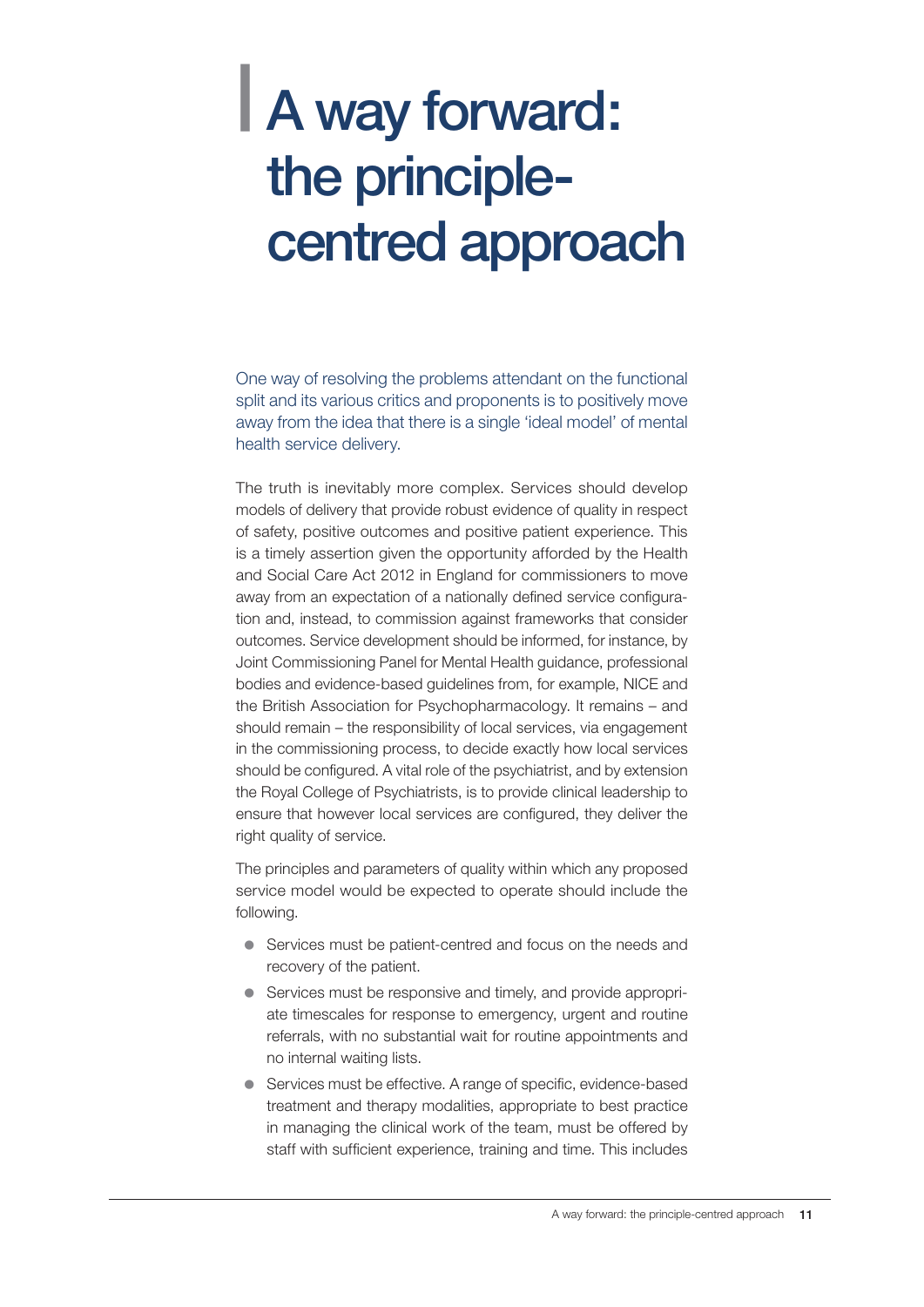relevant skills and training in delivering a range of pharmacological interventions and psychological therapies as well as an understanding of the impact of social factors and how to influence them.

- Services must be safe and provide standards of care that ensure patients and their carers do not come to harm.
- Services must have access to the range of appropriate resources necessary to deliver the care required.
- Services must be caring and provide treatment with kindness and compassion.
- $\bullet$  Services must be flexible and sensitive to the needs of patients. They must 'own' referrals at the point of access and have processes in place to ensure that patients are not left without appropriate support or fall between services. They must have a robust and audited protocol to ensure that disputes between different teams and parts of the service are escalated, in a timely manner, to a sufficient level that they can be resolved, and that patients' needs are managed within the referring team or the team that has taken the referral until such time as they can be passed on.
- $\bullet$  Services must be prepared and be able to work across traditional age or geographical divides.
- Services must routinely collect clinically relevant patient outcomes and reflect on and respond to the results.
- Services must operate seamlessly with primary care and other partners.
- Services must be able to demonstrate that they are costeffective and comparable with similar services on the basis of cost and value.
- Services must demonstrate a commitment to early intervention across the spectrum of mental disorders, but be mindful of the risk of overmedicalisation and the fostering of dependence.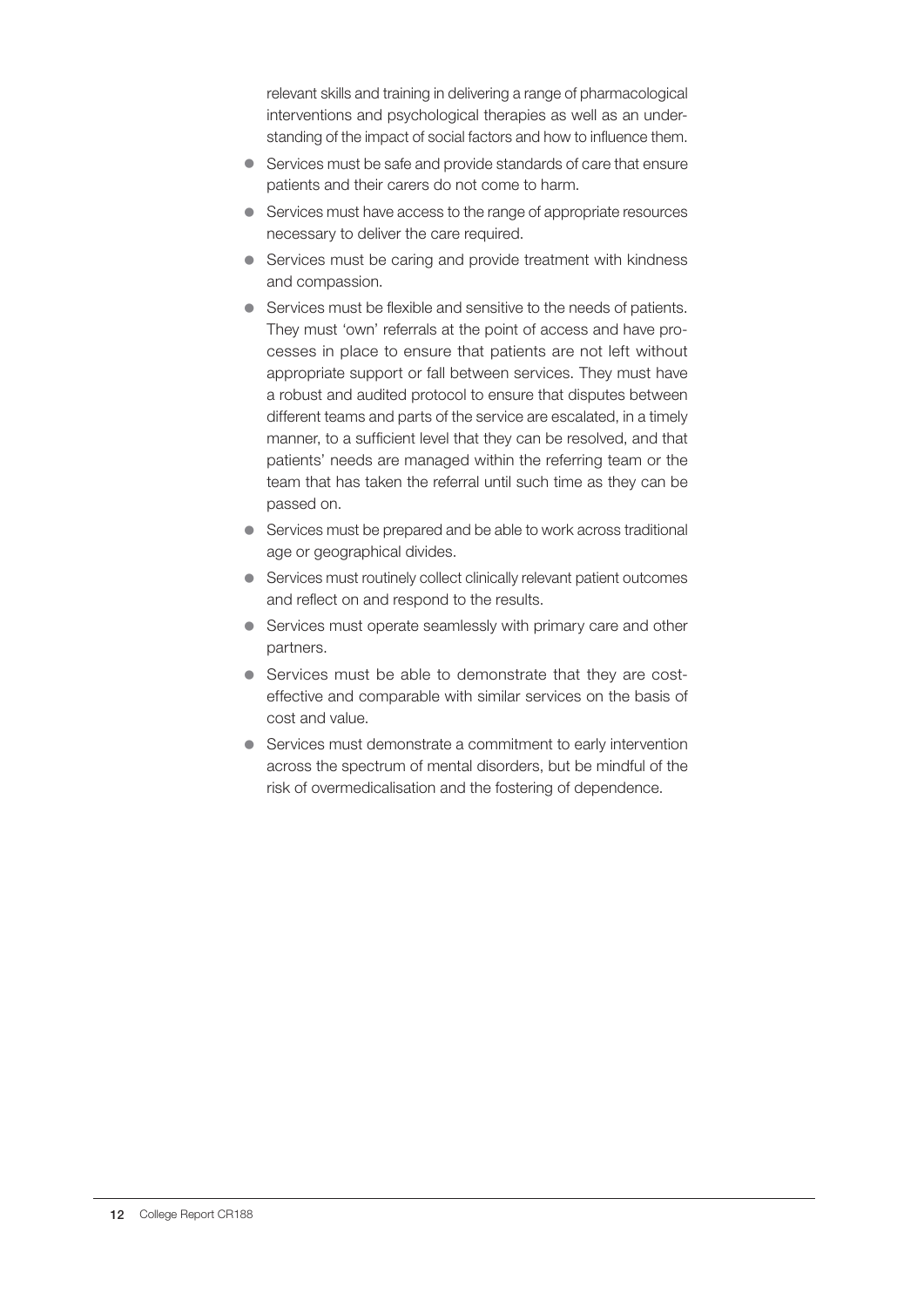### | What should the Royal College of Psychiatrists do?

Tools available to the Royal College of Psychiatrists to push forward this agenda fall into three groups.

#### **Training**

This tool needs to remain broad enough to provide a solid foundation for later skill development as service needs dictate. Indeed, there is a discussion to be had about a return to a single specialist training certificate. The College's traditional focus on pre-membership training needs to continue to broaden: the great progress made on continuing professional development post-membership and supporting revalidation are obvious examples of this taking place.

Increasingly, psychiatrists need to sharpen the skills underpinning their ability to influence organisational decision-making and relationship development. It is crucial that psychiatrists see themselves as champions of service quality. Psychiatrists need to become managerially numerate and articulate, and culturally prepared to advocate for high-quality services. The College should help psychiatrists recognise that these skills are as important for consultants as their clinical skills – indeed the College has begun to do so, for example by helping psychiatrists understand the skills and knowledge underpinning effective clinical leadership.

#### Job planning

The second set of tools relates to job planning. Models for psychiatrists working across different services – from having a full in-patient case-load to full community responsibilities with varying levels of specialisation – are under development. It is intended that these more sophisticated job-planning templates will help ensure that psychiatrists have jobs that are realistic and that will help support the delivery of high-quality care. The effective exercise of this will need College assessors to be developed and supported, and medical directors to be prepared to provide strong local leadership. Jobs that are too fragmented or too busy should not be supported. Jobs that do not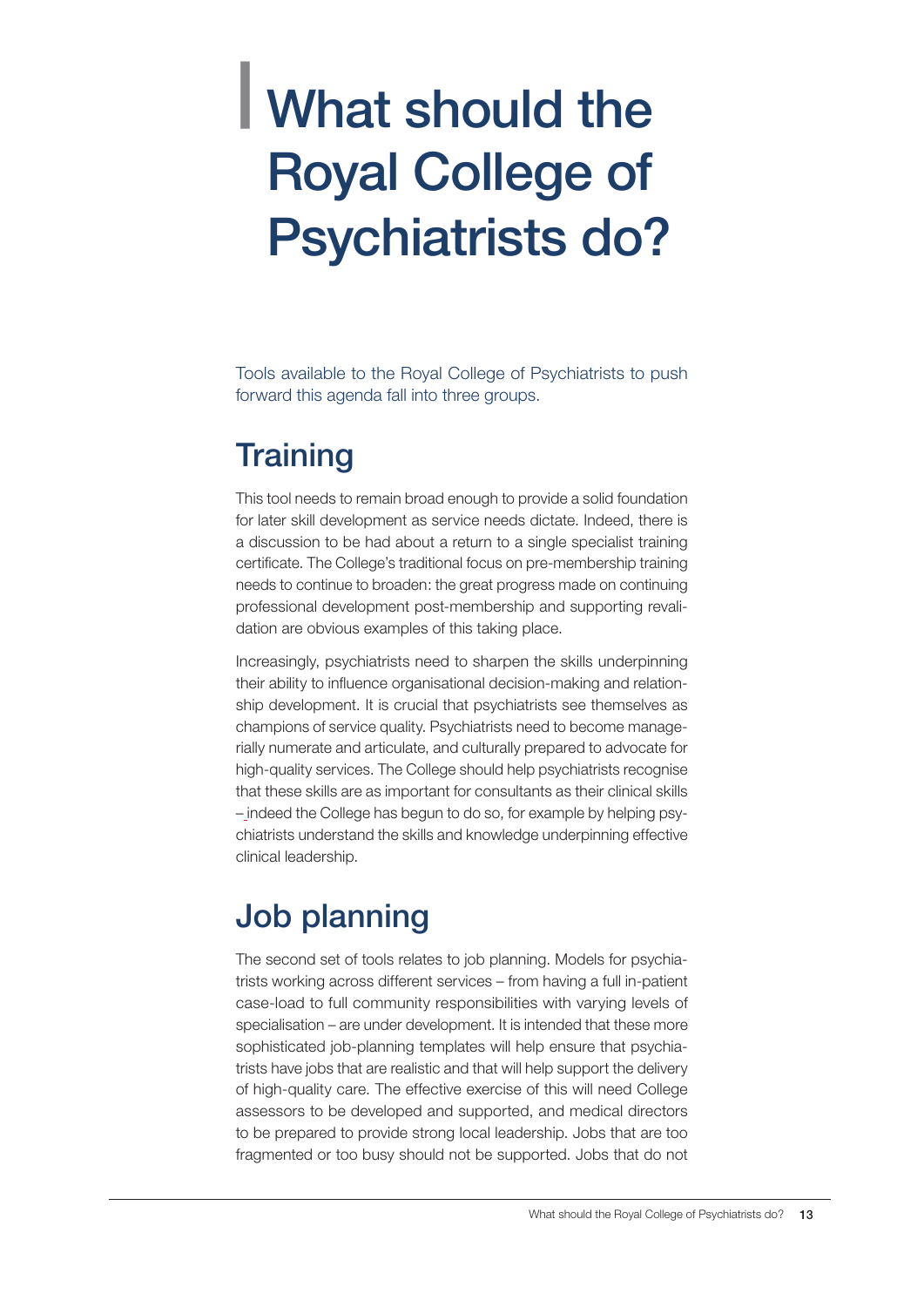allow adequate time for training of supervision of junior staff where this is a requirement of the post should not be supported. Work has begun on this with the publication of *Safe Patients and High-Quality Services* (Mynors-Wallis, 2012).

#### Activities that help to deliver a broader influence

The third set of tools – and the hardest to utilise, although possibly ultimately the most powerful – relates to the College continuing to take part in activities that help it deliver a broader influence. This takes place at all levels – from a local level in discussions via informed members of the College with local commissioners, patient groups and other key partners, to a national level, in relationships with the NHS Confederation and the Department of Health. Francis speaks of this, stating that greater cooperation between the medical Royal Colleges and the General Medical Council, for instance, is required (Francis, 2013). It is at this level, working alongside partners, that the College can have an important role in primary prevention, by continuing its work in partnership with other stakeholders and agencies on the recognition of the impact of social factors and continuing to develop innovative responses to them, as well as campaigning for adequate resources to deliver safe and effective services.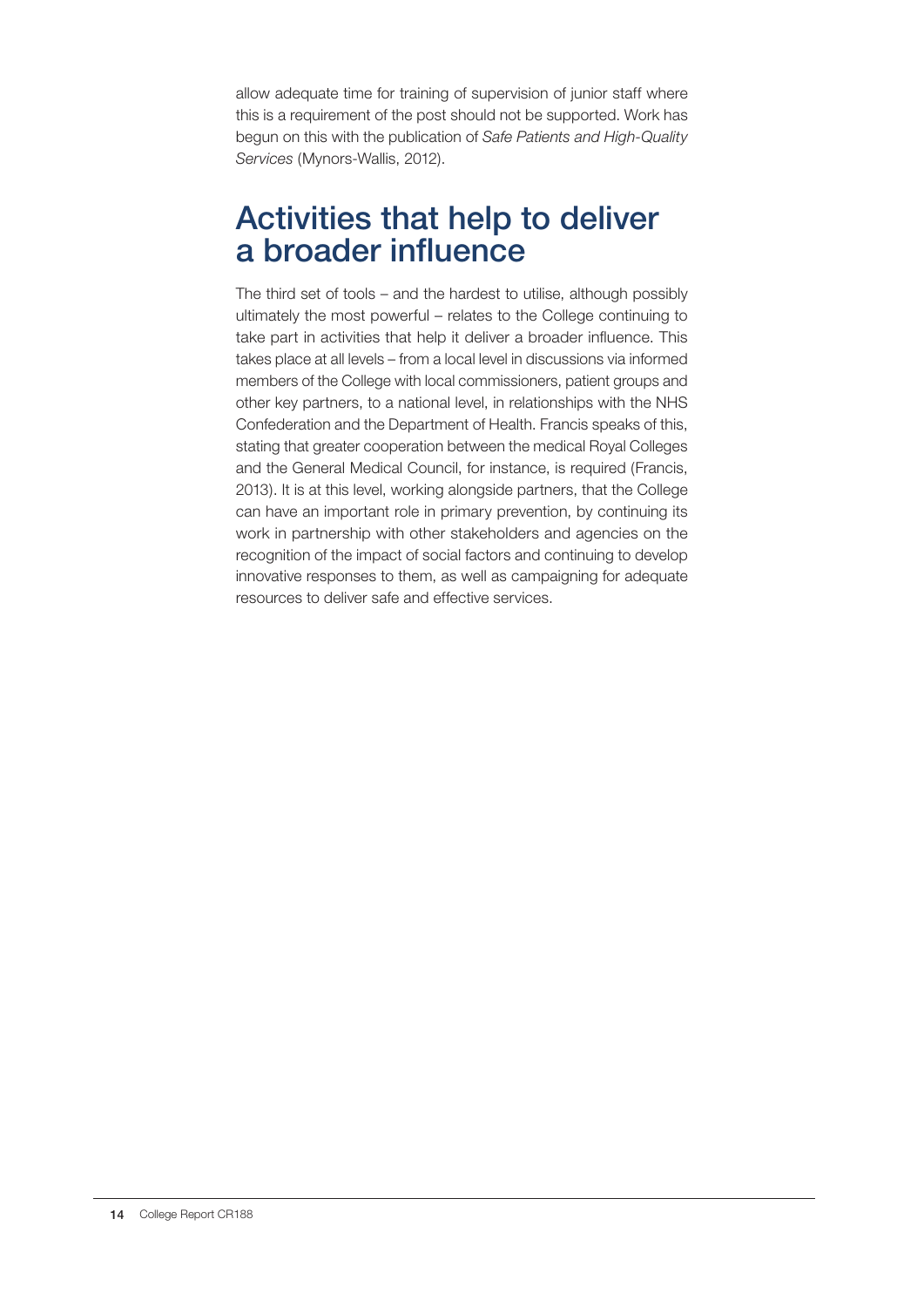### | What should commissioners and service providers do?

Those who provide mental health services and those who commission them already have a considerable number of documents, standards and imperatives to consider when developing services.

The College believes that services that deliver the right intervention to the right person at the right time are likely to be safe, effective and appreciated by patients who are being cared for in that service and those who work there.

When deciding whether to pursue a particular service development, commissioners and service providers will wish to consider the following questions.

- $\bullet$  What is the rationale behind the service change being delivered? This will involve consideration of the prime drivers behind what is being proposed – for instance the introduction of a new treatment, extension of a service to a population not previously served or a remodelling to improve cost benefit. Intrinsic to this is a consideration of whether the service is truly needed, as opposed being put in place simply to attract a new funding stream.
- $\bullet$  What is the evidence base behind the service development? It is vital that careful consideration is given to this, especially if what is under consideration is a new service model. Thought should be given to how well the characteristics of the model will fit with the local context.
- $\bullet$  What changes to staffing will be needed and what changes to staffing will ensue? Those considering a development must ensure appropriate numbers of staff – with the right supervision, training and support – and where these staff will come from. If redeployed from existing services, what will be the impact on these services?
- How will the effect on patient care be evaluated?